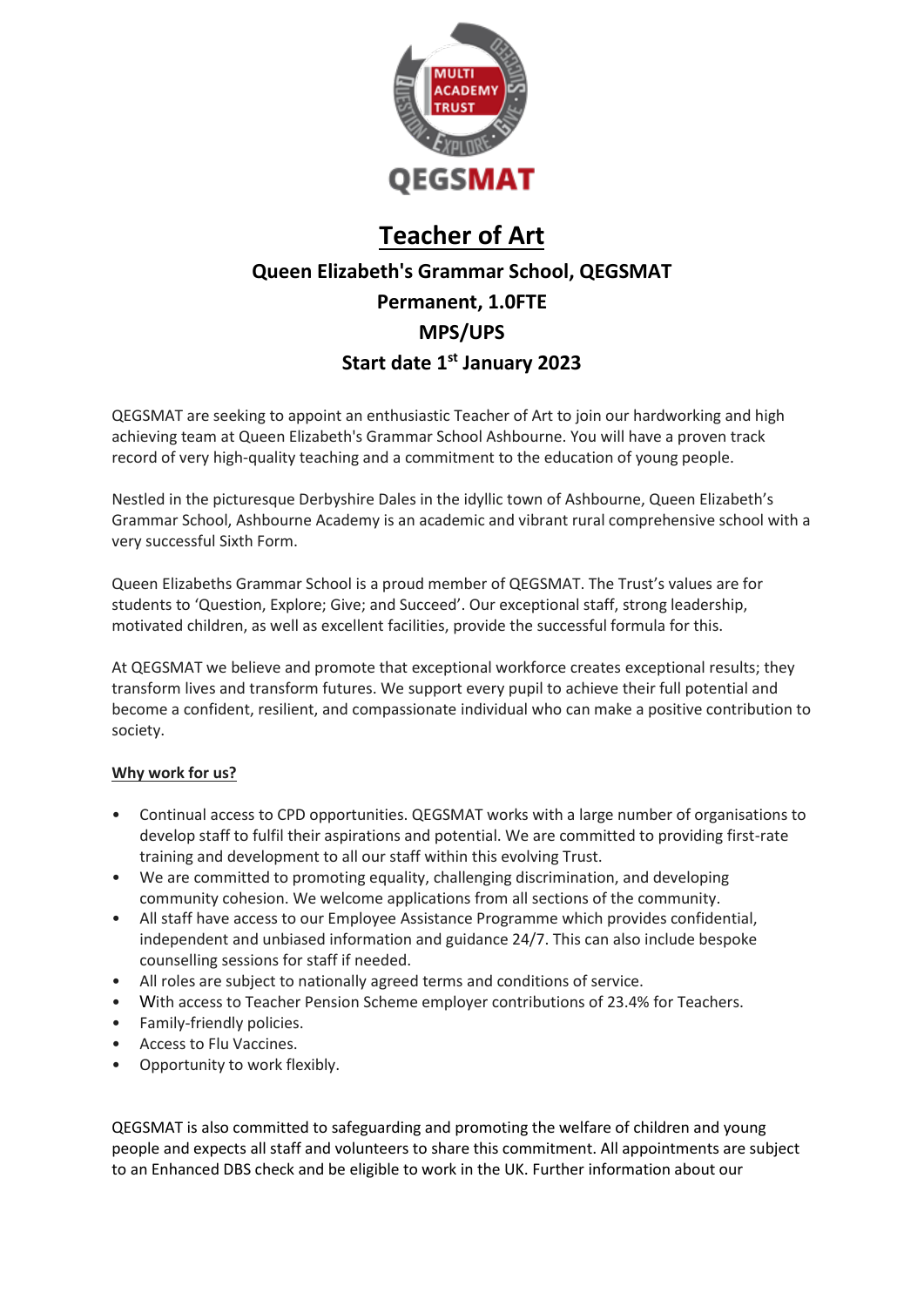commitment to Safeguarding can be found - <https://www.qegsmat.com/documents/safeguarding> If you are interested and wish to have an informal conversation to discuss the role or would like to visit the school, we would be happy to arrange this. Please call Natalie Jones, 01335 343685. Further details about our school can be found on our website: <https://www.queenelizabeths.derbyshire.sch.uk/>

To apply for this position, please visit our Trust Website [\(https://www.qegsmat.com/current](https://www.qegsmat.com/current-vacancies/)[vacancies/\)](https://www.qegsmat.com/current-vacancies/) where you can apply via TES.

| <b>Closing date for applications:</b> | Monday 4 <sup>th</sup> July 2022, 09:00am |
|---------------------------------------|-------------------------------------------|
| Interview date:                       | Monday 11 <sup>th</sup> July              |
| Salary:                               | <b>Main/Upper Pay Scale</b>               |
| <b>Potential Start date:</b>          | 1 <sup>st</sup> January 2023              |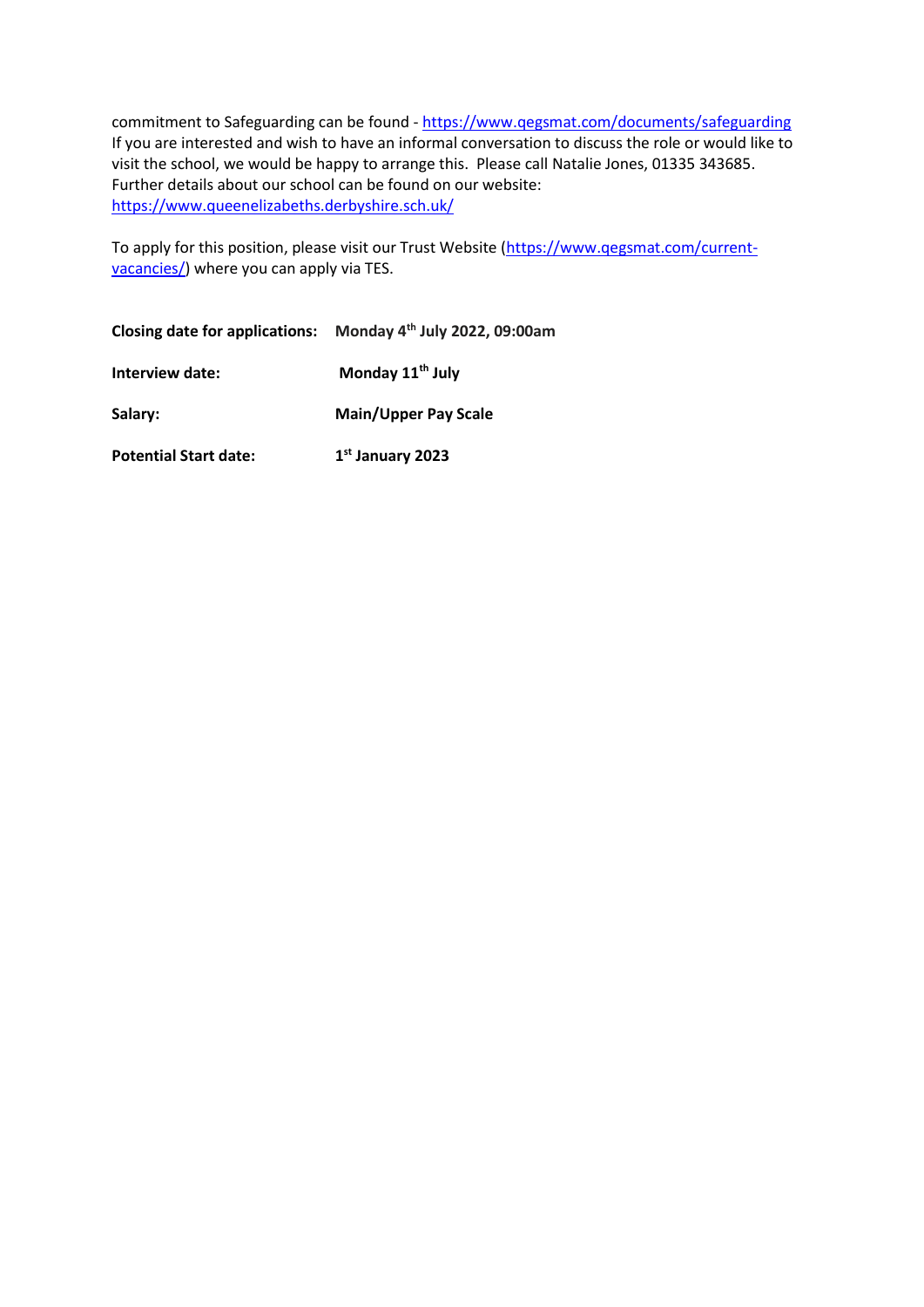

## **JOB DESCRIPTION – Teacher of Art**

| <b>POST TITLE:</b>   | Teacher of Art                                                          |
|----------------------|-------------------------------------------------------------------------|
| <b>REPORTING TO:</b> | Curriculum Leader                                                       |
| <b>SCALE:</b>        | Main Pay Scale (post-threshold Upper Pay Scale)                         |
|                      | <b>DISCLOSURE LEVEL:</b> Child Workforce - Enhanced, Childs Barred list |

#### **CORE DUTIES:**

#### **A teacher must:**

#### **Set high expectations which inspire, motivate and challenge students:**

- establish a safe and stimulating environment for students, rooted in mutual respect;
- set goals that stretch and challenge students of all backgrounds, abilities and dispositions;
- demonstrate consistently the positive attitudes, values and behaviour which are expected of students.

#### **Promote good progress and outcomes by students:**

- be accountable for students' attainment, progress and outcomes;
- be aware of students' capabilities and their prior knowledge, and plan teaching to build on these;
- guide students to reflect on the progress they have made and their emerging needs;
- demonstrate knowledge and understanding of how students learn and how this impacts on teaching;
- encourage students to take a responsible and conscientious attitude to their own work and study.

#### **Demonstrate good subject and curriculum knowledge:**

- have a secure knowledge of the relevant subject(s) and curriculum areas, foster and maintain students' interest in the subject, and address misunderstandings;
- demonstrate a critical understanding of developments in the subject and curriculum areas, and promote the value of scholarship;
- demonstrate an understanding of and take responsibility for promoting high standards of literacy, articulacy and the correct use of standard English, whatever the teacher's specialist subject;

#### **Plan and teach well - structured lessons:**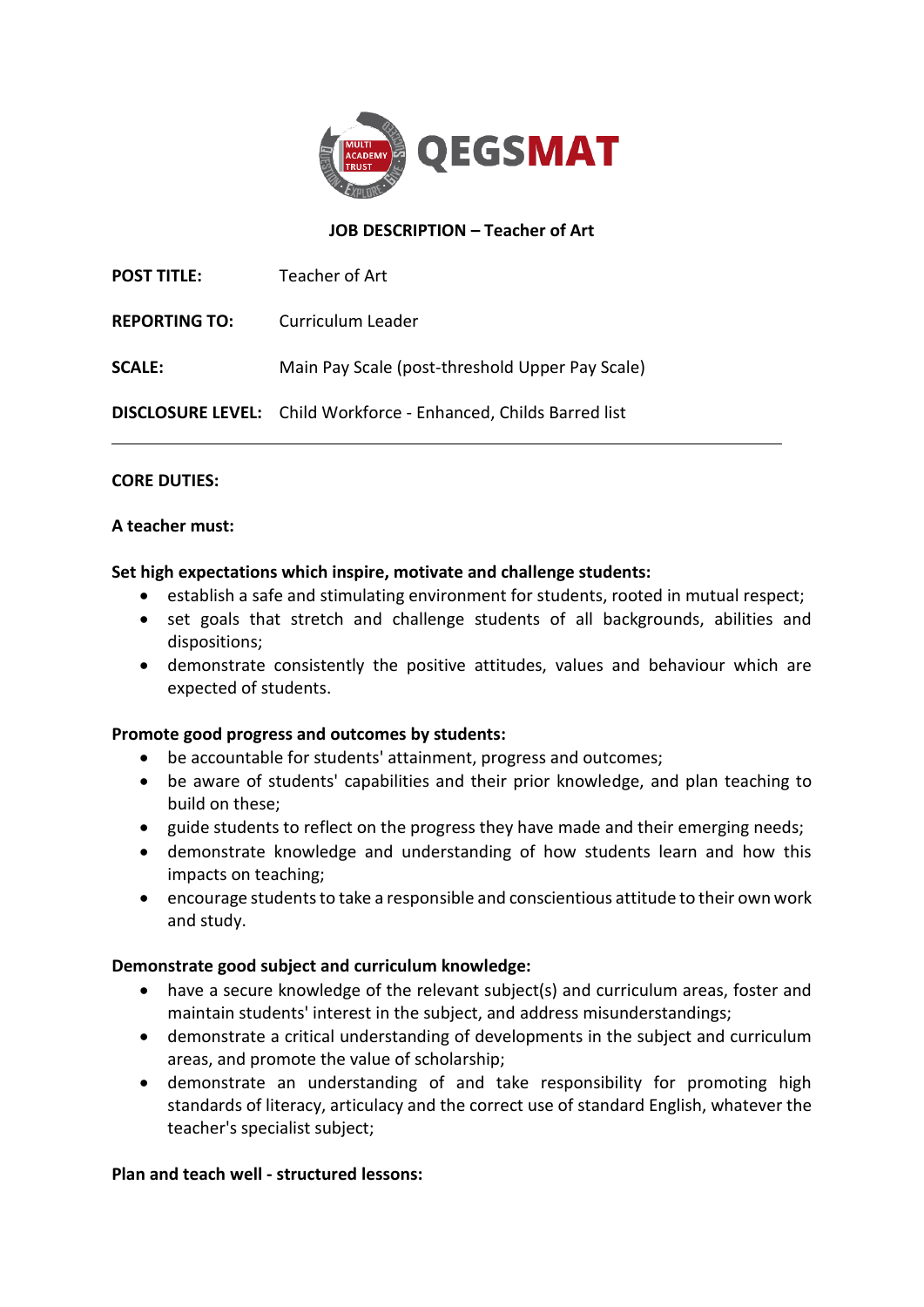- impart knowledge and 'develop understanding through effective use of lesson time;
- promote a love of learning and children's intellectual curiosity;
- set homework and plan other out-of-class activities to consolidate and extend the knowledge and understanding students have acquired;
- reflect systematically on the effectiveness of lessons and approaches to teaching;
- contribute to the design and provision of an engaging curriculum within the relevant subject area(s).

# **Adapt teaching to respond to the strengths and needs of all students:**

- know when and how to differentiate appropriately, using approaches which enable students to be taught effectively;
- have a secure understanding of how a range of factors can inhibit students' ability to learn, and how best to overcome these;
- demonstrate an awareness of the physical, social and intellectual development of children, and know how to adapt teaching to support students' education at different stages of development;
- have a clear understanding of the needs of all students, including those with special educational needs; those of high ability; those with English as an additional language; those with disabilities; and be able to use and evaluate distinctive teaching approaches to engage and support them.

## **Make accurate and productive use of assessment:**

- know and understand how to assess the relevant subject and curriculum areas, including statutory assessment requirements;
- make use of formative and summative assessment to secure students' progress;
- use relevant data to monitor progress, set targets, and plan subsequent lessons;
- give students regular feedback, both orally and through accurate marking, and encourage students to respond to the feedback;
- monitor and support the overall progress and development of students as a form tutor.

# **Manage behaviour effectively to ensure a good and safe learning environment:**

- have clear rules and routines for behaviour in classrooms, and take responsibility for promoting good and courteous behaviour both in classrooms and around the school, in accordance with the school's behaviour policy;
- have high expectations of behaviour, and establish a framework for discipline with a range of strategies, using praise, sanctions and rewards consistently and fairly;
- manage classes effectively, using approaches which are appropriate to students' needs in order to involve and motivate them;
- maintain good relationships with pupils, exercise appropriate authority, and act decisively when necessary.

# **Fulfil wider professional responsibilities:**

- make a positive contribution to the wider life and ethos of the school;
- develop effective professional relationships with colleagues, knowing how and when to draw on advice and specialist support;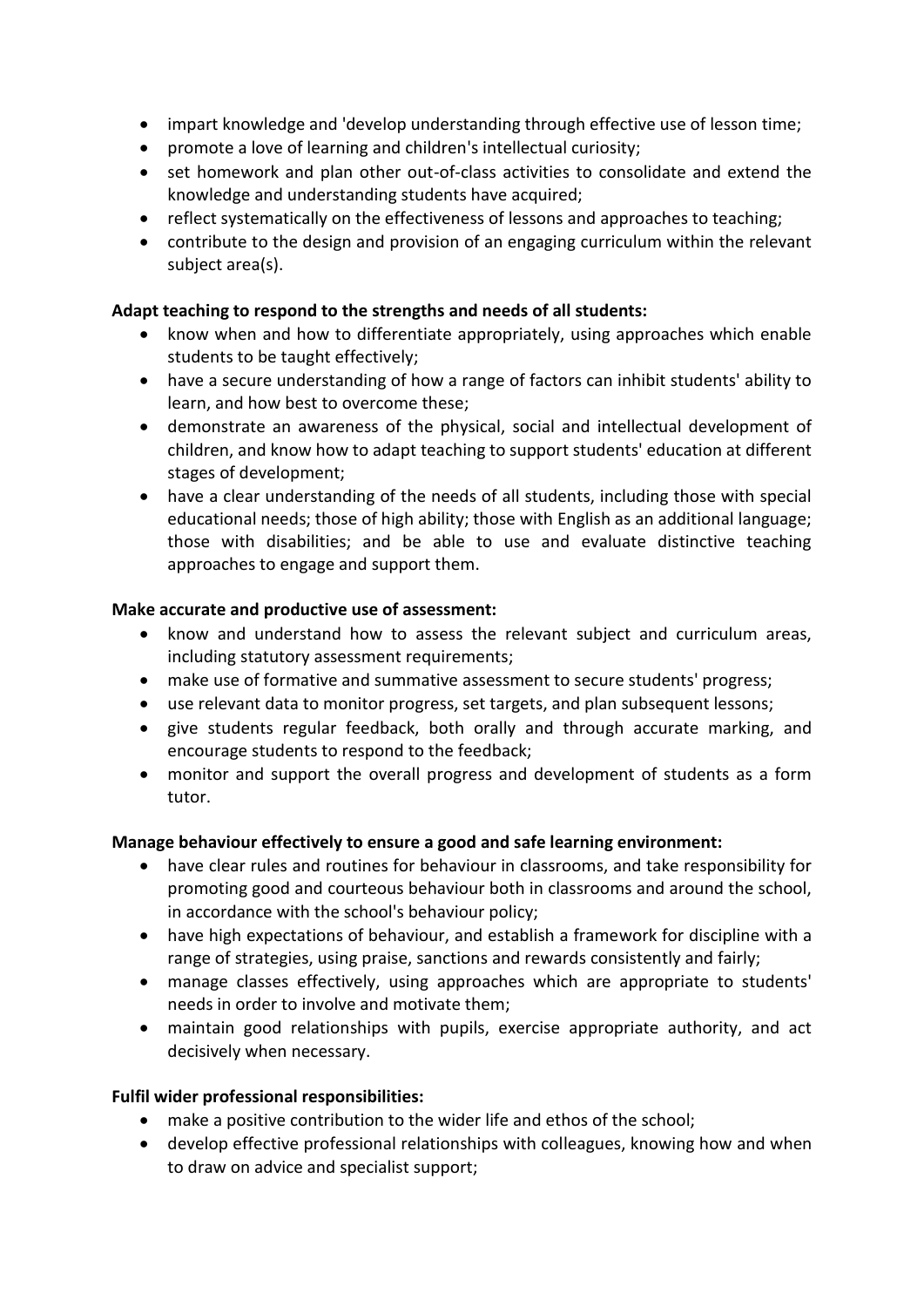- deploy support staff effectively;
- take responsibility for improving teaching through appropriate professional development and Performance Management, responding to advice and feedback from colleagues;
- communicate effectively with parents with regard to students' achievements and well-being;
- follow the school's Quality Assurance procedures;
- maintain appropriate records and registers providing relevant and up-to-date information when appropriate;
- complete the relevant documentation to assist in the tracking of students using this information to inform teaching and learning;
- take part in school Parents' Evenings, Open Days/evenings, celebrations and rewards events;
- deliver form tutor challenges/activities during form times;
- carry out duties as shown on the staff Duty Rota;
- comply with the school's health and safety policy and undertake risk assessments as appropriate.

# **Personal and professional conduct:**

A teacher is expected to demonstrate consistently high standards of personal and professional conduct. The following statements define the behaviour and attitudes which set the required standard for conduct throughout a teacher's career.

Teachers uphold public trust in the profession and maintain high standards of ethics and behaviour, within and outside school, by:

- treating students with dignity, building relationships rooted in mutual respect, and at all times observing proper boundaries appropriate to a teacher's professional position;
- having regard for the need to safeguard students' well-being, in accordance with statutory provisions;
- showing tolerance of and respect for the rights of others;
- not undermining fundamental British values, including democracy, the rule of law, individual liberty and mutual respect, and tolerance of those with different faiths and beliefs;
- ensuring that personal beliefs are not expressed in ways which exploit students' vulnerability or might lead them to break the law.

Teachers must have proper and professional regard for the ethos, policies and practices of the school in which they teach, and maintain high standards in their own attendance and punctuality.

Teachers must have an understanding of, and always act within, the statutory frameworks which set out their professional duties and responsibilities.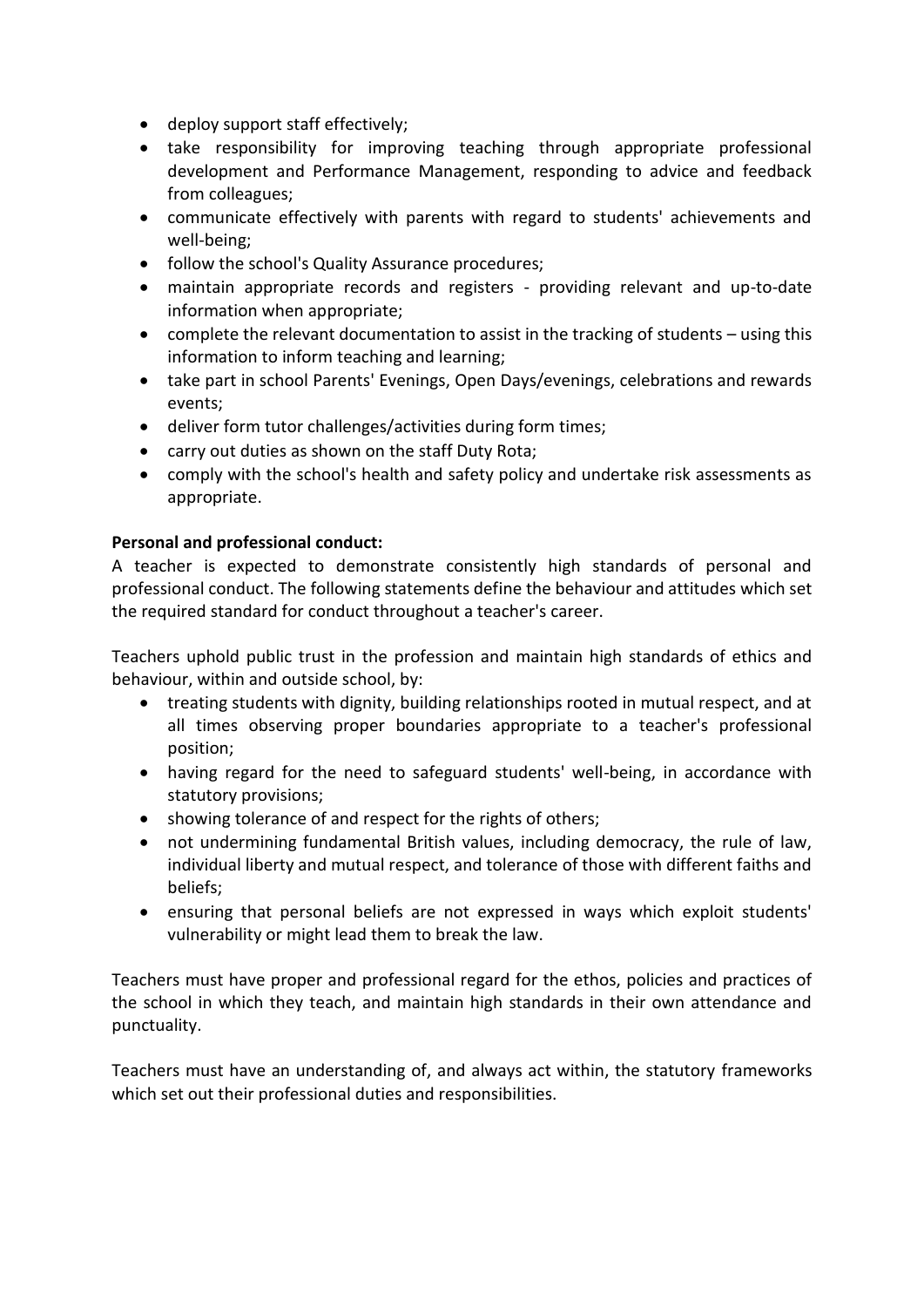

# **Person Specification Teacher of Art**

|                       | <b>Essential</b>                                                                                                                                                                                                                                                                                                                                                    | <b>Desirable</b>                                                                                                                                                                                         | <b>Evidence</b>                     |
|-----------------------|---------------------------------------------------------------------------------------------------------------------------------------------------------------------------------------------------------------------------------------------------------------------------------------------------------------------------------------------------------------------|----------------------------------------------------------------------------------------------------------------------------------------------------------------------------------------------------------|-------------------------------------|
| <b>Qualifications</b> | Honours degree or equivalent<br>$\bullet$<br>Teaching qualification<br>High standard of subject<br>knowledge sufficient to teach<br>up to A Level Standard                                                                                                                                                                                                          | Evidence of recent<br>professional<br>development with<br>a strong desire for<br>future<br>development                                                                                                   | Certificates<br>Application<br>Form |
| <b>Skills</b>         | Strong classroom practitioner<br>$\bullet$<br>with the ability to inspire in<br>students creativity and a<br>desire to learn<br>Teach knowledge and skills in<br>art, including drawing,<br>painting, lettering, and art<br>history.<br>Highly accurate assessment<br>with detailed feedback and<br>targets<br>Excellent planning with clear<br>learning objectives | Organise storage<br>$\bullet$<br>areas and control<br>use of materials,<br>equipment and<br>tools to prevent<br>loss or abuse, and<br>to minimize time<br>required for<br>distribution and<br>collection | Application<br>Form<br>Interview    |
| Knowledge             | Up to date knowledge of<br>$\bullet$<br>curriculum issues and changes<br>within Art and Design.<br>Knowledge of Adobe<br>$\bullet$<br>Photoshop/Illustrator                                                                                                                                                                                                         | Familiarity with<br>exam board<br>assessment and<br>procedure                                                                                                                                            | Application<br>Form<br>Interview    |